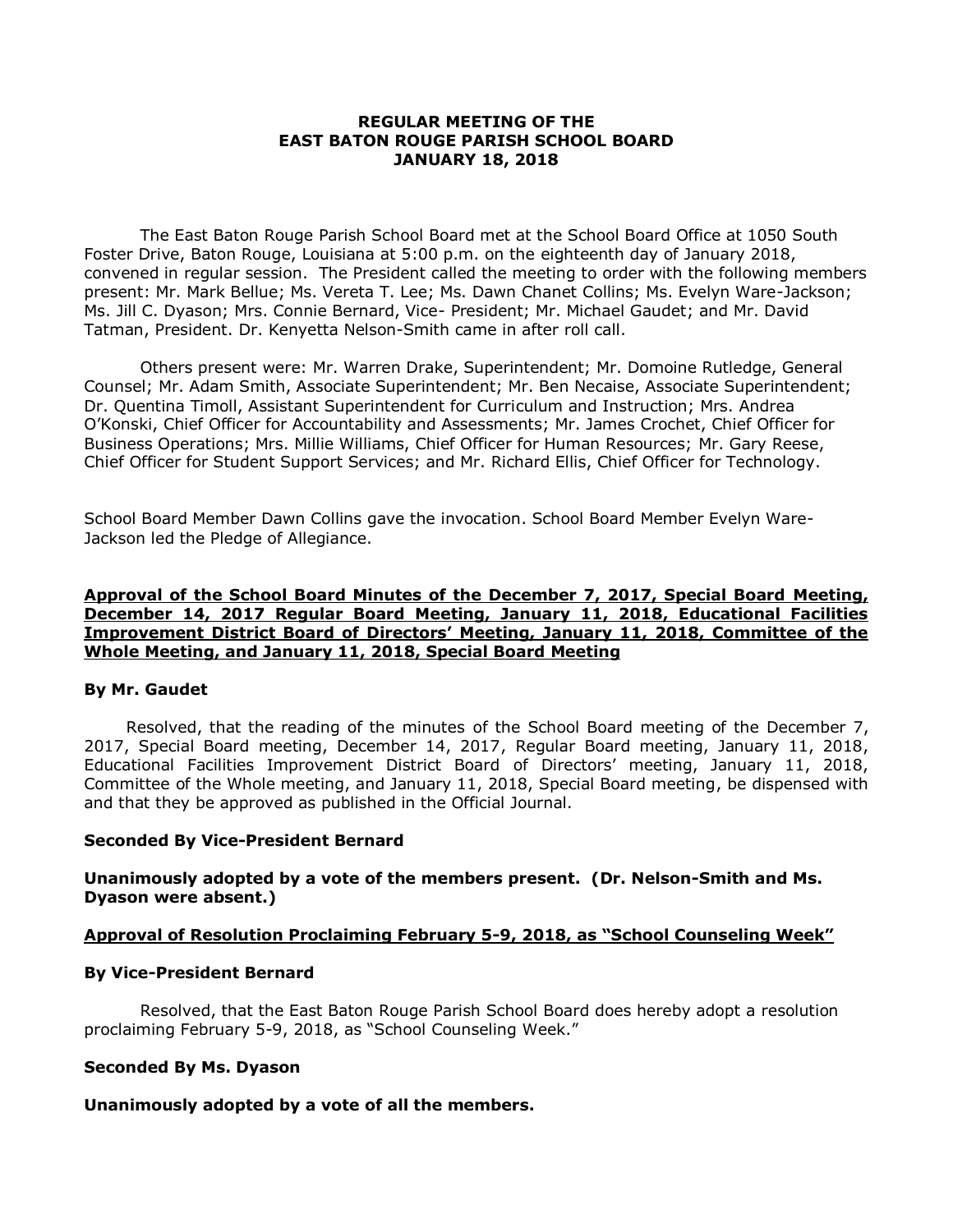# **Approval of Resolution Proclaiming January 2018 as "School Board Member Recognition Month."**

## **By Ms. Lee**

Resolved, that the East Baton Rouge Parish School Board does hereby adopt a resolution proclaiming the month of January 2018 as "School Board Member Recognition Month."

# **Seconded By Mr. Bellue**

**Unanimously adopted by a vote of all the members.**

**Board Received Personnel Changes for Information Only**

**Board Received Monthly Financial Report for Information Only**

# **Approval of Consent Agenda Items Excluding Item # 13**

#### **By Mr. Bellue**

Resolved, that the East Baton Rouge Parish School Board does hereby approve the Consent Agenda items, excluding item # 13.

## **Seconded By Ms. Ware-Jackson**

## **Unanimously adopted by a vote of all the members.**

## *The following items were approved as part of the Consent Agenda:*

Approval of the Blue Cross Blue Shield Corporate Sponsorship grant and grant agreement in the amount of \$7,500.00 to support drug abuse prevention through ICARE and will be used to purchase the EVerFi Prescription Drug Prevention Digital Course.

Authorization for staff to advertise, accept the low bid meeting specifications and make the award of a contract for the Modular Building Purchase and Installation at Mayfair Middle School, or reject any and all bids for just cause in accordance with the Louisiana Public Bid Law; Louisiana Revised Statutes, Title 38; Chapter 10.

## **END OF CONSENT AGENDA ITEMS**

# **Authorization for the Superintendent to execute a Pre-AP Program Agreement between Woodlawn High School and the College Board**

## **By Ms. Dyason**

Resolved, that the East Baton Rouge Parish School Board does hereby authorize the Superintendent to execute a Pre-AP Program Agreement between Woodlawn High School and the College Board in the amount of \$10,400.00 to provide Pre-AP program services and deliverables.